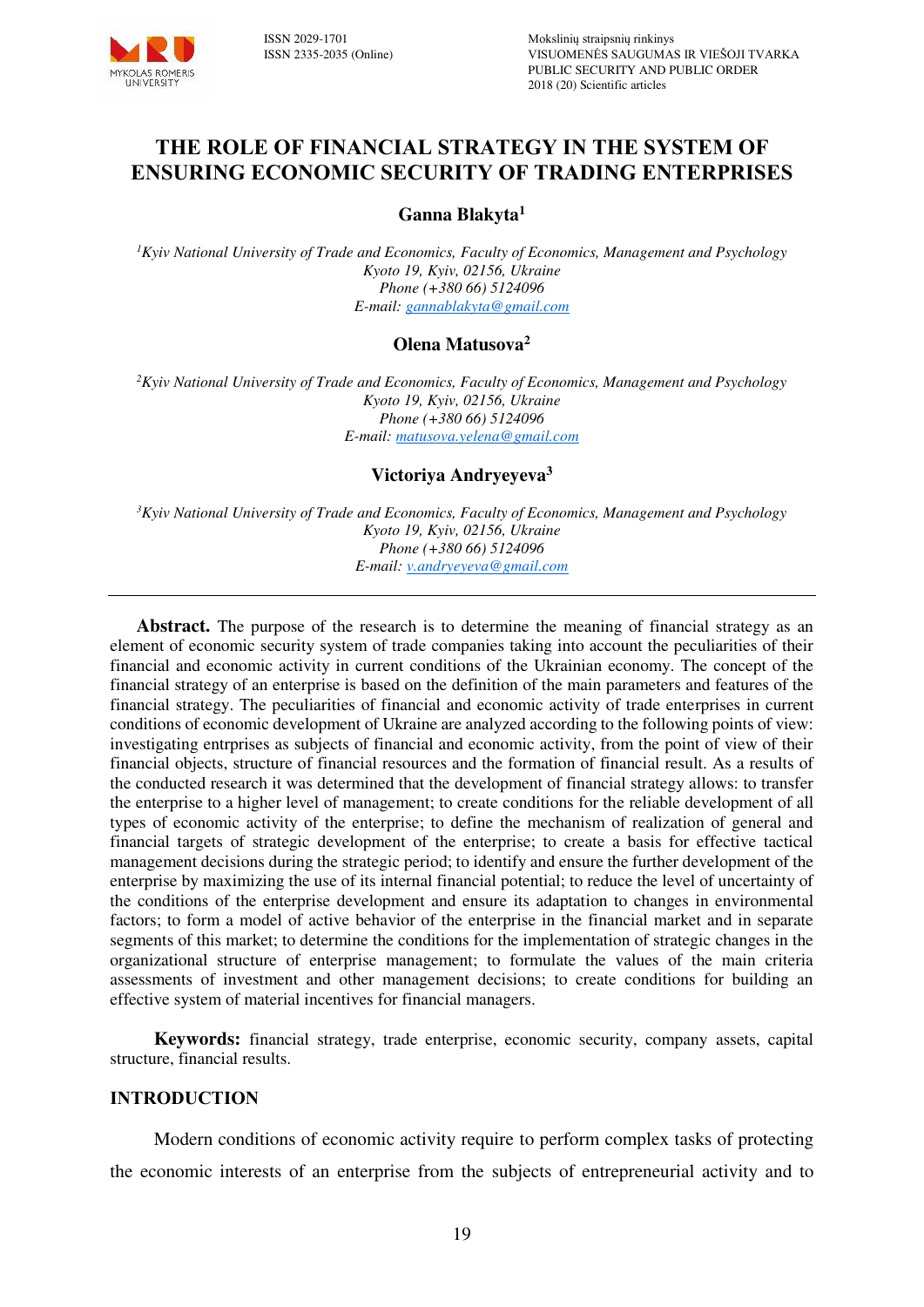ensure its stable development in a short and long term period. One of the directions is management of economic security that allows the company to provide a dynamic performance and ability to respond in a timely manner to the consequences of destabilizing effects of external and internal economic and political processes. A considerable part of the problems in the financial and economic activity of national enterprises is due to the "reactive" form of their solution, that is solving only current problems of an enterprise without taking into account longterm development prospects. Regarding to this point, the important instrument for ensuring enterprise economic security is its financial strategy.

**The aim** of the article is to define the role of financial strategy as a system-forming element of economic security taking into considaration the basic parameters and features of financial and economic activity of trade enterprises in current conditions of development of the Ukrainian economy.

In accordance with the goal, the main **tasks** are the following: to determine the main characteristics and features of the financial strategy; to analyze the main parameters of functioning of Ukrainian trade enterprises; to assess the main indicators of financial state of enterprises, which allow to determine the main features of financial and economic activity of Ukrainian trade enterprises; to determine the role of financial strategy as an instrument of economic security of trade enterprises, due to their parameters and features of financial and economic activity.

**Methodology of the Research** – methods of complex analysis of economic phenomena, identify and systematize the main features of financial and economic activity of trade enterprises in comparison with enterprises of Ukraine as a whole; methods of financial analysis for determining the objective dynamics of economic processes at enterprises; methods of logical generalization with the help of which a general system of characteristics and the role of financial strategy in ensuring the economic security of trade enterprises are synthesized.

The definition of the essence of financial strategy and its peculiarities are discussed in the research papers of a lot of national and foreign scholars (I. Blank, V. Bocharov, V. Ivanov, R. Kaplan, D. Norton, G. Kleiner, L. Kovalenko, V. Nemtsov, A. Poddyeryogin, O. Pavlovskaya, J. Hunger). The analysis of the results of their investigations shows that these scientists consider the most important content characteristics of the financial strategy concept, which characterize its modern paradigm in general.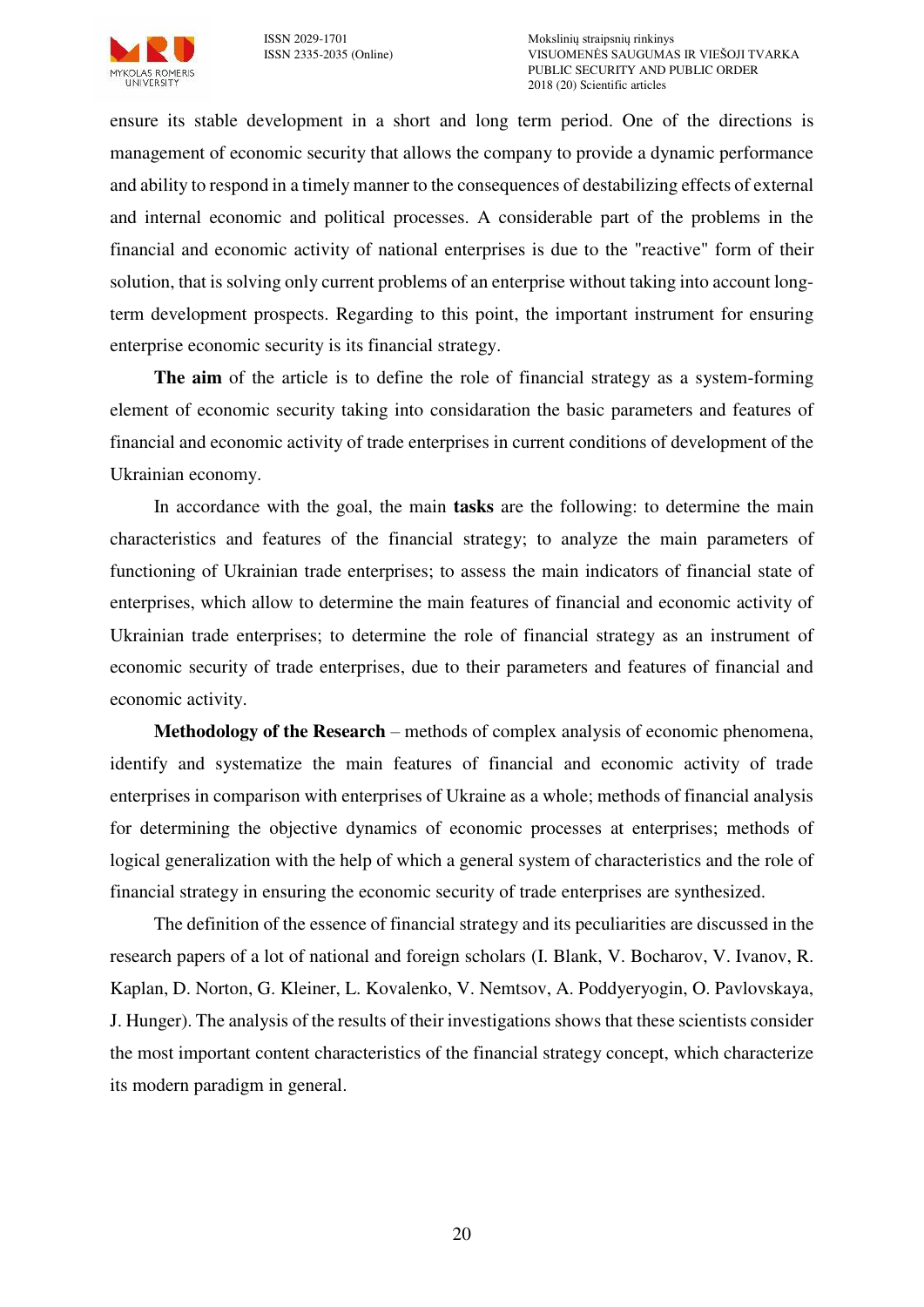

### **THE MAIN CHARACTERISTICS OF THE FINANCIAL STRATEGY**

Based on the research of certain scientists<sup>123</sup>, the following main features of the financial strategy were determined:

– the financial strategy is allocated as an independent type of strategy according to the relevant field of economic activity of an enterprise;

– its financial strategy is subordinate to the corporate strategy and strategies of the business units of an enterprise, i.e., is aimed at the implementation of these strategies;

– as a strategy that has a subordinate character, a financial strategy within its sphere of activity should ensure the achievement of the overall corporate goals of enterprise development.

In addition to the revealed features of the financial strategy, we consider the necessety to identify some features that differ it from the other types of functional strategies of an enterprise<sup>4</sup>.

1. Financial activity is the sphere of economic activity of an enterprise, according to it the financial strategy is identified as an independent form of functional strategy. At the same time "financial activity is the main indicator of the company's success"<sup>5</sup>. These factors allow us to determine the financial strategy as one of the most important types of functional strategies of an enterprise.

2. The financial strategy of an enterprise is aimed at realization financial interests of its owners and doesn't take into account their complex interests. At the same time, in the system of financial interests, the main role belongs to the growth of enterprise's value. From this point of veiw, the financial strategy should also be considered as one of the most important types of functional strategies of an enterprise.

3. The search and realization of enterprise competencies to ensure achievement of its strategic goals in the process of financial strategy formation should take place with the effective use of enterprise's financial potential.

4. The areas of the financial strategy should provide the possibility of timely adaptation to changes in external financial environment, that is, factors that directly affect the financial performance of an enterprise.

 $\overline{a}$ 

<sup>&</sup>lt;sup>1</sup> Blank, I.A. (2004). Financial strategy of an enterprise. Kyiv, Elga Press.

<sup>&</sup>lt;sup>2</sup> Bocharov, V. (2006). Modern financial management. St. Petersburg, Piter.

<sup>3</sup> Kovalenko, L. (2008). Financial management. Kiev, Znannia.

<sup>&</sup>lt;sup>4</sup> Blakyta, G. (2009). Financial activity of trade enterprises and the role of financial strategy in the ensuring theirs development. Scientific Journal of Poltava University of Consumer Cooperation in Ukraine, 6(37), 102-107.

<sup>&</sup>lt;sup>5</sup> Kaplan, R. S., Norton, D. P. (1992). The balanced scorecard – Measures that drive performance. Boston: Harvard Business School Press.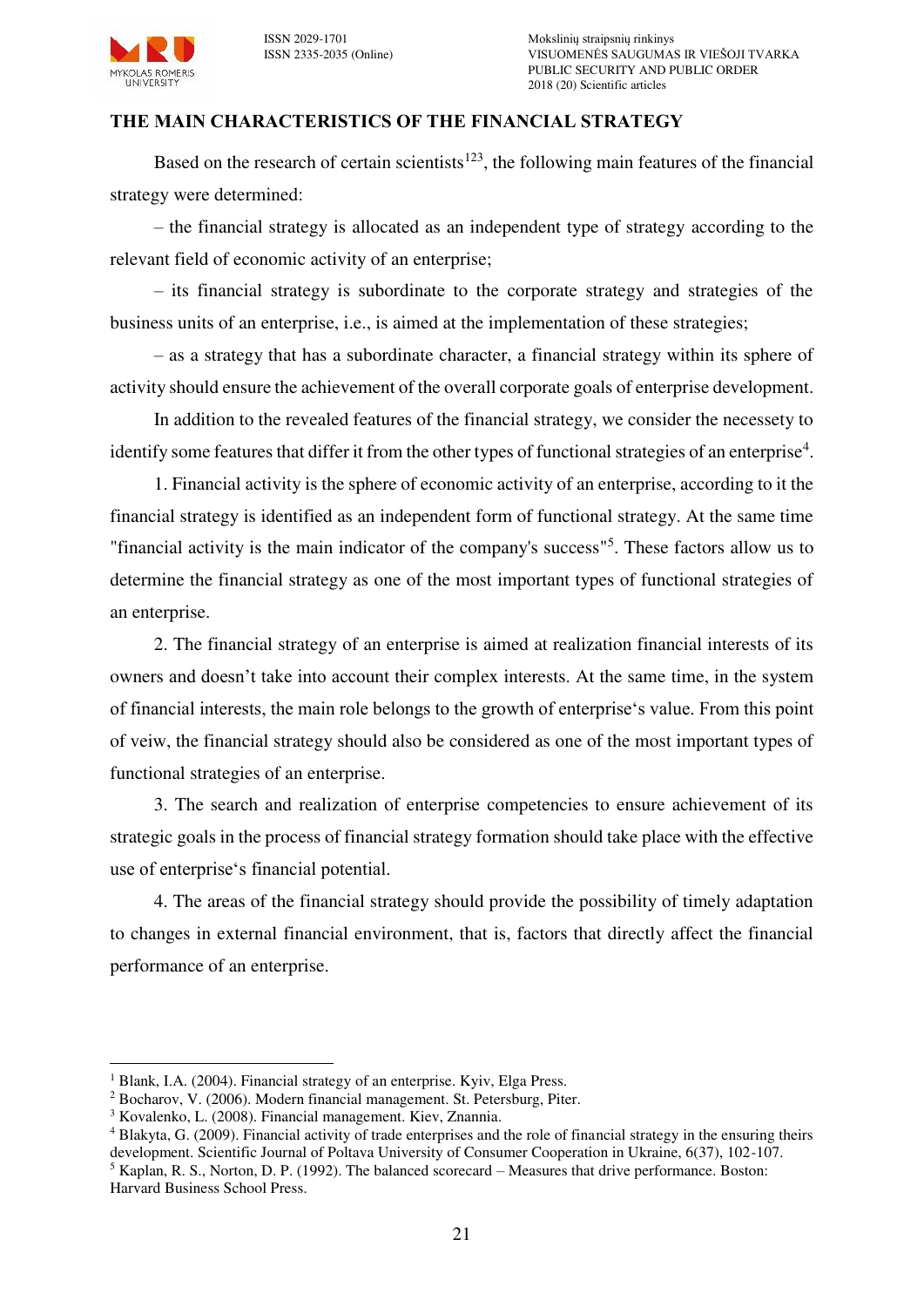$\overline{a}$ 

Based on the underlined features of the financial strategy, we propose the following formulation of the concept: "The financial strategy of an enterprise is one of the most important types of its functional strategies, aimed at ensuring the implementation of its corporate strategy and strategy of individual business units, which determines the system of coordinated areas for the long-term development of its financial activities under uncertainty; it is subordinate to longterm goals which take into account the financial interests of enterprise's owners. The financial strategy provides effective use of internal financial potential and the possibility of timely adaptation to changing conditions of the external financial environment<sup>16</sup>.

## **ANALYSIS OF THE MAIN CHARACTERISTICS OF UKRAINIAN TRADE ENTERPRISES**

A number of studies relates to the factors that influence the developing of financial strategy as an instrument for ensuring the enterprise's economic security<sup>789</sup>. At the same time, less attention is paid to the peculiarities of the implementation of this type of activity by trade enterprises.

In 2017 there were 50,208 trade enterprises in Ukraine. According to the data of the official statistical body, the share of trade enterprises is 26.8% in the total quantity of enterprises (trade enterprises have the largest share among enterprises of all types of economic activity industry, agriculture, construction, transport and communications, etc.). In the general system of Ukrainian trade enterprises there are two main types of them: retail and wholesale enterprises. The specifics of the main operational activity of these two types of trade enterprises determine the different volumes and directions of their financial and economic activity, which should be taken into account in the process of forming their financial strategy. Characteristics of trade enterprises by the main types of trading activities are shown in Table. 1.

<sup>&</sup>lt;sup>6</sup> Blakyta, G. (2009). Financial activity of trade enterprises and the role of financial strategy in the ensuring theirs development. Scientific Journal of Poltava University of Consumer Cooperation in Ukraine, 6(37), 102-107. 7 Vasiltsiv, T., Voloshin, O. (2012). Financial and economic security of enterprises in Ukraine. Lviv.

<sup>8</sup> Poddierohin, A.M. (2005). Financial management. Kyiv, KNEU.

<sup>&</sup>lt;sup>9</sup> Klieinier, G.B., Tambovcev, V.L., Kachalov, R.M. (1997) Enterprise in unstable economic environment: risks, strategy, security. Moscow, Economics.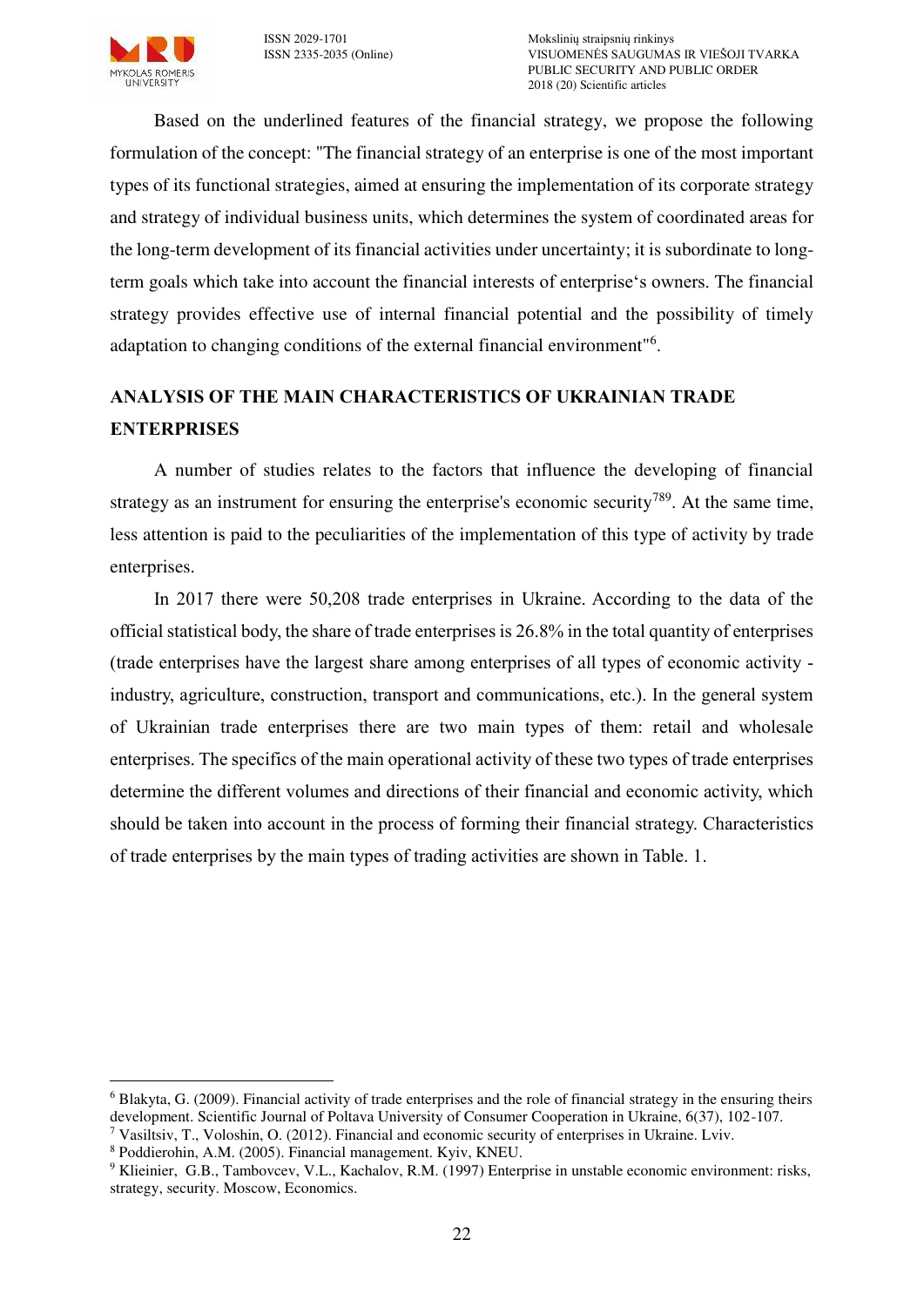

**Table 1.** Characteristics of trade enterprises in Ukraine by the main types of trading activity, January 1, 2017 \*

| The main types of<br>trading activity                                 | Number of<br>enterprises |                 | Number of hired<br>workers |                             | <b>Volume of Sales</b> |                |
|-----------------------------------------------------------------------|--------------------------|-----------------|----------------------------|-----------------------------|------------------------|----------------|
|                                                                       | thous.                   | $\mathcal{O}_0$ | thous.<br>people           | $\mathcal{G}_{\mathcal{O}}$ | mln. UAH               | $\mathcal{O}'$ |
| Wholesale and retail<br>trade of motor vehicles<br>and motorcycles    | 56984,0                  | 6,3             | 135,1                      | 6,2                         | 174558,2               | 6,6            |
| Wholesale trade, except<br>trade in motor vehicles<br>and motorcycles | 178878,0                 | 19,6            | 623,5                      | 28,6                        | 1820772.9              | 69.3           |
| Retail trade, except trade<br>in motor vehicles and<br>motorcycles    | 674551.0                 | 74,1            | 1423.7                     | 65,2                        | 633340.9               | 24,1           |
| <b>Total</b>                                                          | 910413.0                 | 100.0           | 2182.3                     | 100.0                       | 2628672.0              | 100.0          |

\* Calculated from the data of the State Statistic Service of Ukraine

In the total number of trade enterprises, almost three quarters are retail enterprises, which have the largest share by the number of employed workers  $-65.2\%$ , but in terms of sales volume, the largest share belongs to wholesale trade enterprises – 69.3%.

Such characteristic as a size also has a significant influence on the volumes and directions of financial activity of trade enterprises. According to this characteristic small, medium and large trade enterprises are allocated<sup>10</sup>. The comparative characteristic of trade enterprises and enterprises of other types of economic activity by the size is given in Table 2.

**Table 2.** Share of trade enterprises by size in comparison with other types of enterprises in Ukraine, January 1, 2017, % \*

| <b>Indexes</b>                                                  | <b>Trade</b> | <b>Enterprises of all types</b> |
|-----------------------------------------------------------------|--------------|---------------------------------|
|                                                                 | enterprises  | of activities in Ukraine        |
| 1. Share of enterprises in the total number                     | 100.0        | 100.0                           |
| - large enterprises                                             | 0,1          | 0,1                             |
| - medium-sized enterprises                                      | 3,2          | 4,9                             |
| - small enterprises                                             | 96,7         | 95,0                            |
| 2. Share of enterprises by the total number of employed workers | 100,0        | 100,0                           |
| - large enterprises                                             | 27,8         | 27.4                            |
| - medium-sized enterprises                                      | 34,4         | 45,2                            |
| - small enterprises                                             | 37,8         | 27,4                            |
| 3. Share of enterprises by the volume of sales                  | 100.0        | 100.0                           |
| - large enterprises                                             | 28,9         | 38,3                            |
| - medium-sized enterprises                                      | 47,1         | 42,8                            |
| - small enterprises                                             | 24.0         | 18.9                            |

\* Calculated from the data of the State Statistic Service of Ukraine

The structure of enterprises in trading type of activity is not significantly different from Ukrainian enterprises of all types of activities. The largest discrepancy is observed in the

 $\overline{a}$ <sup>10</sup> Commercial Code of Ukraine. Accessed 27 March 2018: http://zakon0.rada.gov.ua/laws/show/436-15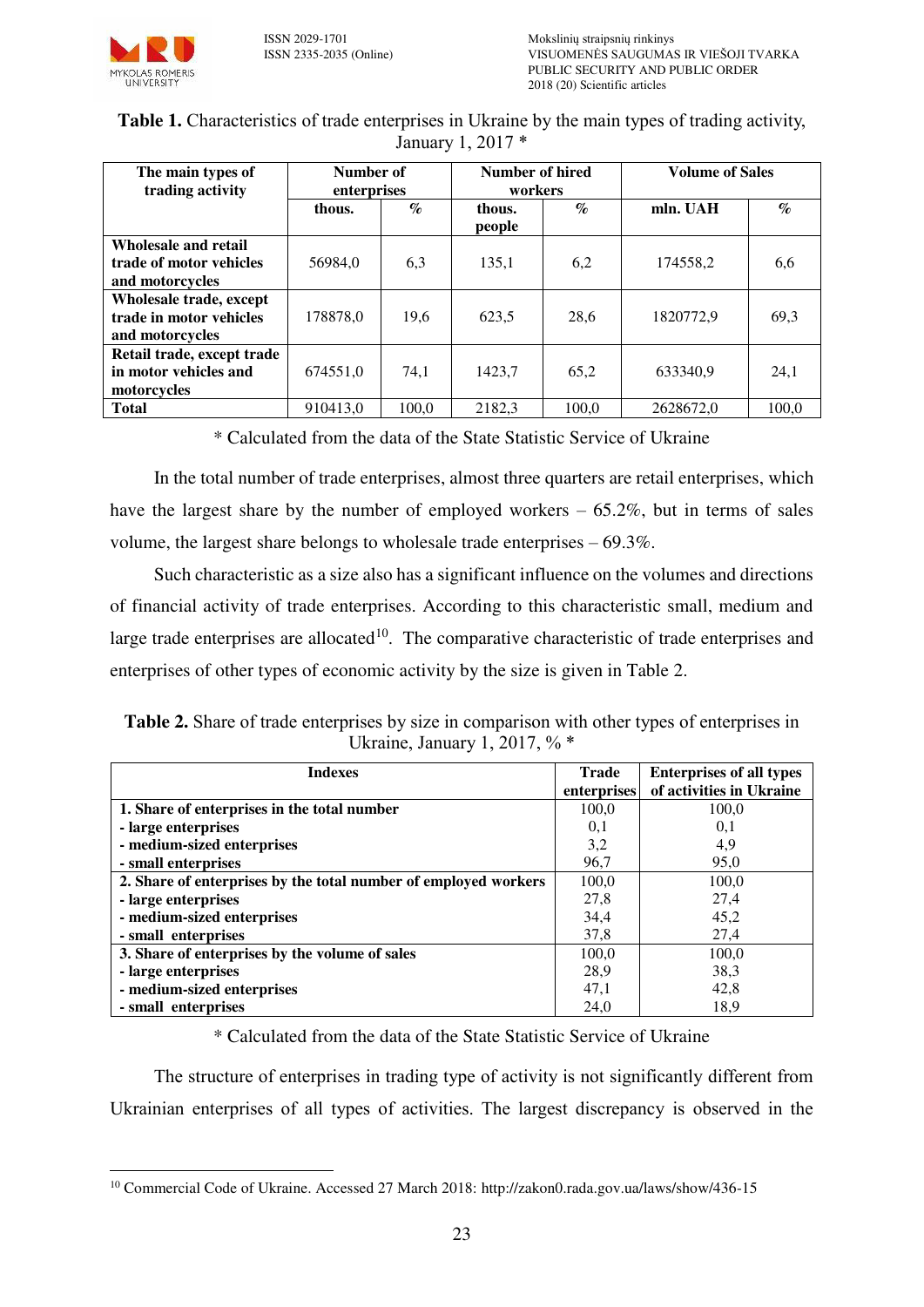

volume of sales of large and small enterprises. A leader among trade enterprises is such category as small enterprises, the share of which is up to 96.7% of total number of trade enterprises, and the share of employed workers is the largest (37.8%), but the share of sales volume is the smallest - 24.0%.

## **ESTIMATION OF THE MAIN INDICATORS OF FINANCIAL STATE OF TRADE ENTERPRISES**

Taking into consideration the above-mentioned peculiarities of trade enterprises as subjects of of financial and economic activity, it is nesessary to define characteristics of objects of these activities. Thus, the financial activity of any enterprise should ensure its operational and investment activity. This provision has a specific manifestation in financing the necessary operational and investment assets of enterprises. Operating assets of enterprises of the real sector of economy (including trade enterprises) are their fixed assets, intangible and current assets. Investment assets are investment property, volumes of unfinished capital investments and portfolio of long-term and short-term financial investments. Characteristic of these objects of financing by trade enterprises compared to enterprises of Ukraine as a whole is given in Table. 3

**Table 3.** The ratio of operating and investment assets of trade enterprises in comparison with other types of enterprises in Ukraine, January 1, 2017 \*

| <b>Indexes</b>                                | <b>Trade enterprises</b> | <b>Enterprises of all</b><br>types of activities in<br><b>Ukraine</b> |
|-----------------------------------------------|--------------------------|-----------------------------------------------------------------------|
| 1. Share of assets in their total amount, $%$ | 100,0                    | 100,0                                                                 |
| - operating assets;                           | 92,6                     | 85,6                                                                  |
| - investment assets                           | 7.4                      | 14.4                                                                  |
| The amount of assets per 1 UAH of sales:      | 0,68                     | 1.45                                                                  |
| - operating assets;                           | 0.63                     | 1,24                                                                  |
| - investment assets                           | 0.05                     | 0.21                                                                  |

\* Calculated from the data of the State Statistic Service of Ukraine

The main object of financing of trade enterprises is their operating assets – the share of operating assets was 92.6% in the total amount of assets, which is 7% more than the share of operating assets of enterprises of all types of acivities. At the same time 0.68 UAH of assets amount is involved for 1 UAH volume of sales at trade enterprises, while at enterprises of all types of acivities – 1.45 UAH (i.e. more than twice) of assets amount for 1 UAH volume of sales. This is due to the specifics of the operational activity of trade enterprises, which is mainly related to the sale of products produced by other enterprises.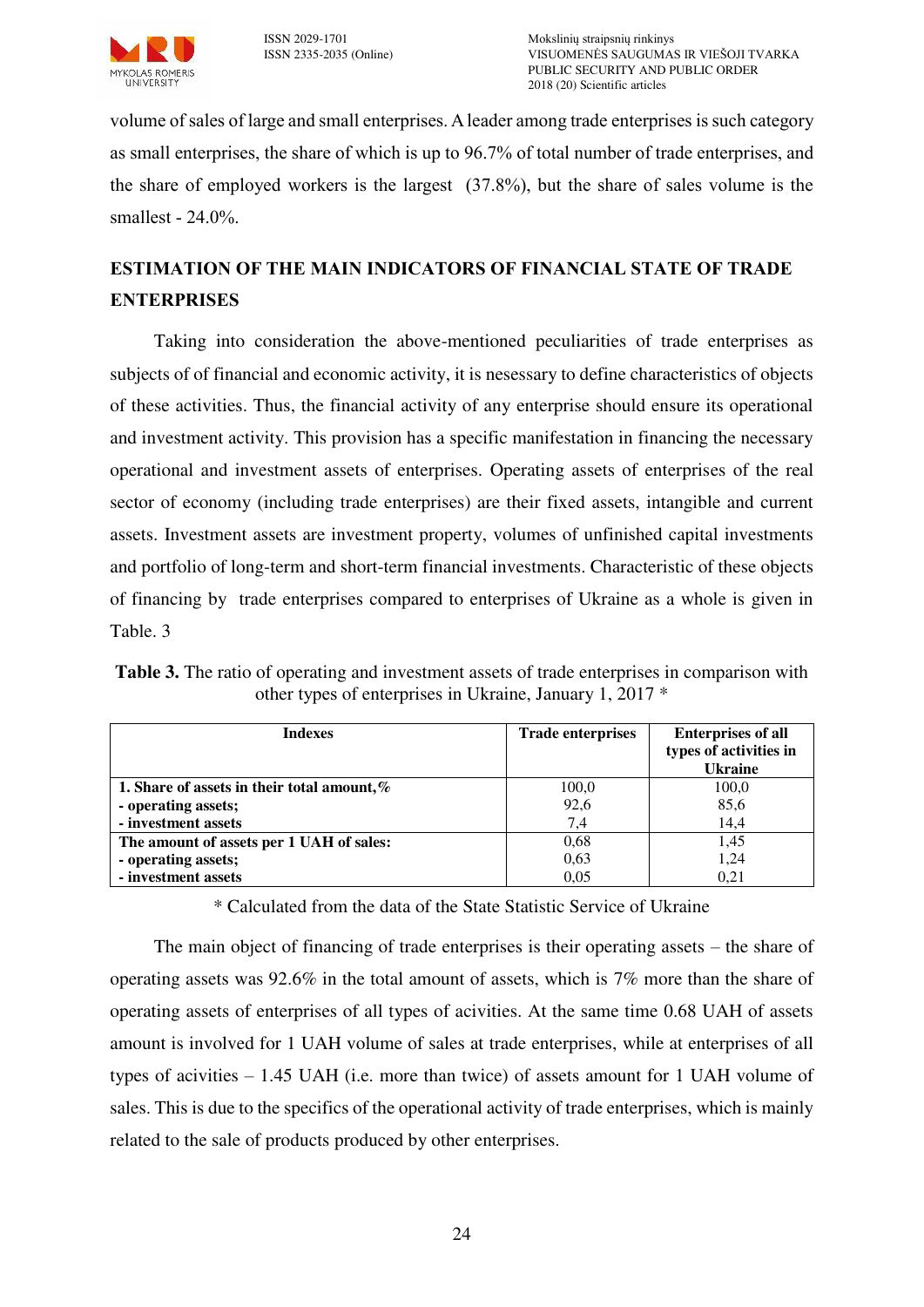

An essential feature of the financing object is determined by the structure of assets. The share of current assets is 86.4% in the total assets of trade enterprises, while the share of noncurrent assets is 13.6%. At the same time these indicators are 57.8% and 42.2% at Ukrainian enterprises of all types of economic activity. More than half of all assets of trade enterprises is formed by accounts receivable - 56.9%, which is much higher than at Ukrainian enterprises of all types economic activity - 41.5%, and shows the expansion of commercial credit and low solvency of national enterprises (Figure 1).



**Figure 1.** Structure of assets of trade enterprises in Ukraine, 2016,  $\%$ <sup>11</sup>

The share of stocks is 19.5% and it is higher as well in comparison with Ukrainian enterprises of all types of economic activity (11.0%). This feature in the formation of assets is due to the specifics of the main operational activities of trade enterprises and determines not only the volume but also the structure of attracting financial resources by the period of time (long and short-term financial resources) and their specific types. It also determines the structural directions of strategic formation of these resources by individual sources.

One of the main structural features of trade enterprises is the formation of the ratio between equity and borrowed capital. The main problem of the current state of trade enterprises is the negative value of equity, which is due to uncovered losses in recent years. According to these data, we can conclude that trade enterprises rely solely on borrowed capital in their financial activity (Table 4).

 $\overline{a}$ 

<sup>11</sup> State Statistics Service of Ukraine. Access mode: [http://www.ukrstat.gov.ua](http://www.ukrstat.gov.ua/)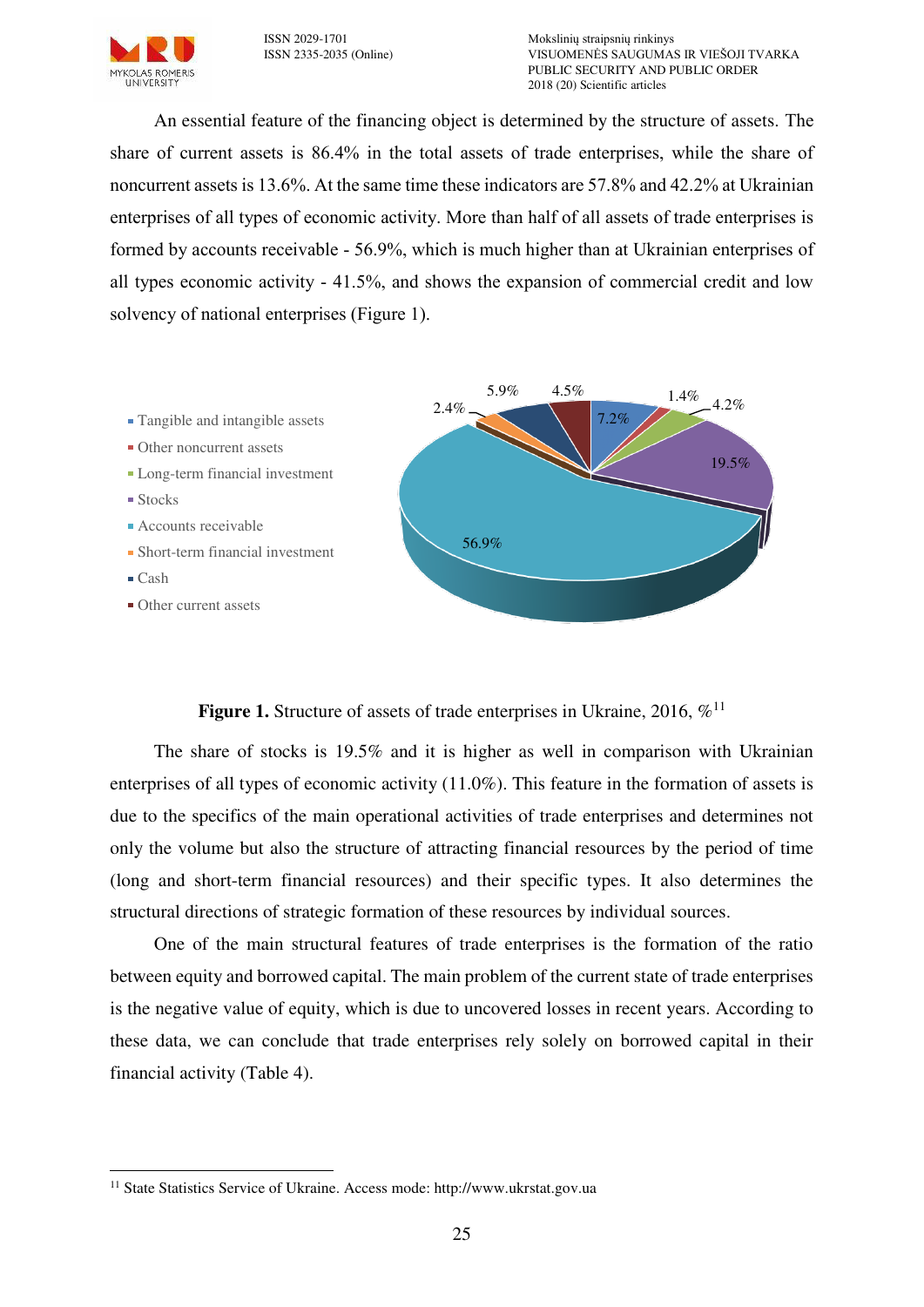

**Table 4.** Characteristics of own and borrowed capital of trade enterprises in Ukraine in comparison with other types of enterprises, January 1, 2017, mln. UAH\*

| <b>Indexes</b>                                                                   | <b>Trade enterprises</b> | <b>Enterprises of all</b>                |
|----------------------------------------------------------------------------------|--------------------------|------------------------------------------|
|                                                                                  |                          | types of activities in<br><b>Ukraine</b> |
| Equity                                                                           | $-27173,6$               | 2445803,7                                |
| Total liabilities of enterprises, including:                                     | 1817417,1                | 7543559,3                                |
| - long-term liabilities and collateral;<br>- current liabilities and collateral. | 274372,8<br>1543044.3    | 1696870,6<br>5846688,7                   |
| The share of certain types of liabilities of enterprises in                      |                          |                                          |
| their total amount - in general $(\%)$ , including:                              | 100                      | 100                                      |
| - long-term liabilities;                                                         | 15,1                     | 22,5                                     |
| - short-term liabilities.                                                        | 84.9                     | 77,5                                     |

\* Calculated from the data of the State Statistic Service of Ukraine

Although economic activity of enterprises of all types of activities in Ukraine involves mainly short-term borrowed financial resources, their share in the total volume of borrowed capital is significantly higher (77.5% and 84.9% respectively) at trade enterprises. It can be concluded that one of the peculiarities of financial activity of trade enterprises is low proportion of long-term borrowed capital in the total amount of capital. The main factor determining this feature of the financial activity of trade enterprises is lower amount of financing needs for irreversible operational and investment assets of these enterprises in comparison with enterprises of all types of activities in Ukraine.

The peculiarities of the financial activity of trade enterprises include the formation of financial results of their economic activity (Table. 5).

Trade enterprises received net loss in 2016 while enterprises of all types of activities in Ukraine received profit: 1 UAH of assets accounted 0.27 UAH of net loss at trade enterprises, and 0.30 UAH of net profit at enterprises of all types of activities in Ukraine. It should be noted that the level of profitability of operating activity of trade enterprises is considerably higher than of enterprises of all types of activities in Ukraine (15.8% and 7.4% respectively), but significant expenses from financial and investment activity caused a negative net financial result.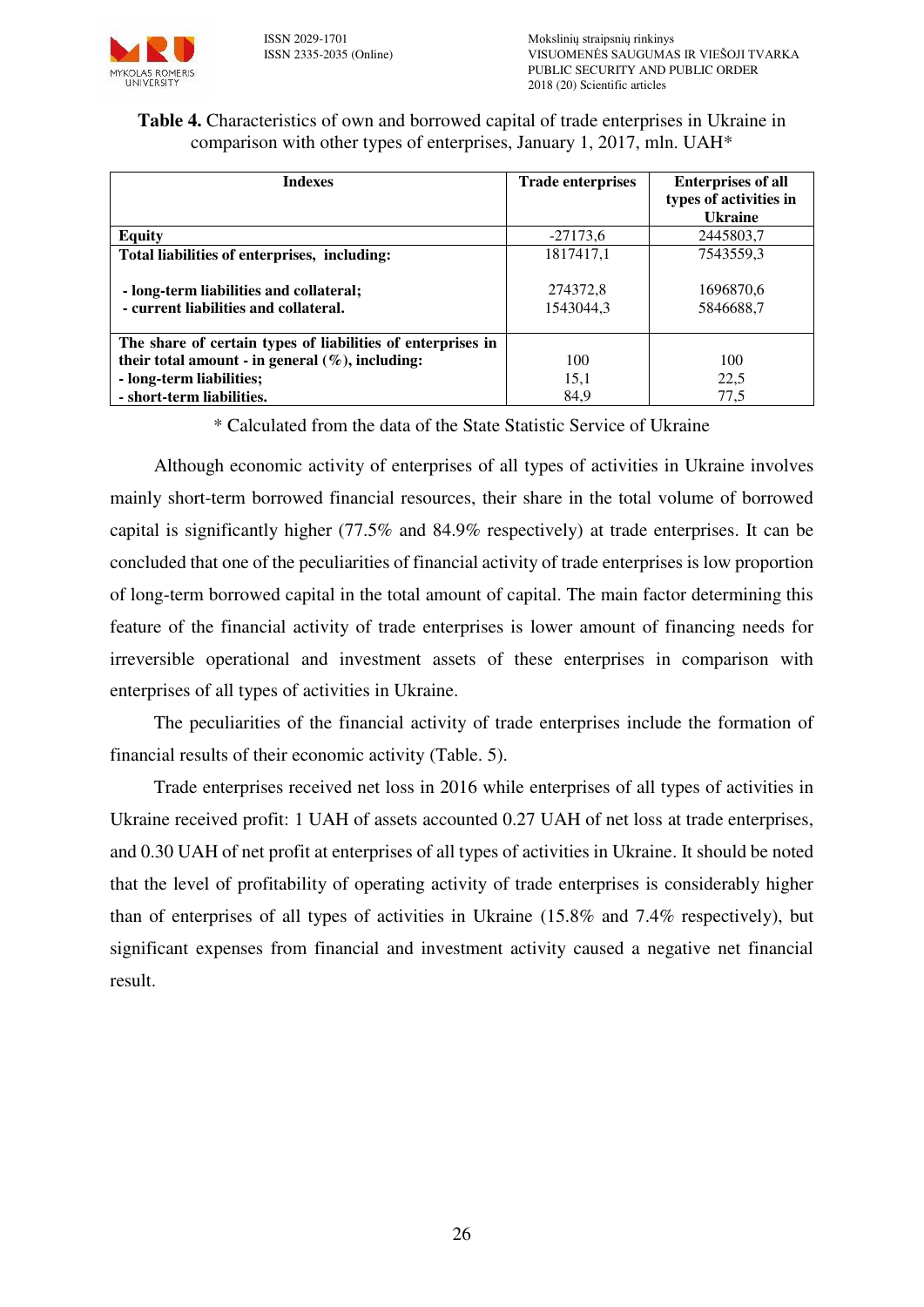

**Table 5.** Characteristics of financial results of trade enterprises in Ukraine in comparison with other types of enterprises, January 1, 2017\*

| <b>Indexes</b>                                                     | Trade<br>enterprises | <b>Enterprises of all</b><br>types of activities in<br><b>Ukraine</b> |
|--------------------------------------------------------------------|----------------------|-----------------------------------------------------------------------|
| Net profit (loss), mln. UAH                                        | $-4841,8$            | 29705,0                                                               |
| Share of enterprises received net profit, $\%$ of the total        | 75.4                 | 73,0                                                                  |
| number of enterprises                                              |                      |                                                                       |
| Share of enterprises received net loss, % of the total number      | 24,6                 | 27,0                                                                  |
| of enterprises                                                     |                      |                                                                       |
| The level of profitability (loss) of operating activity, $\%$      | 15,8                 | 7,4                                                                   |
| Level of profitability (loss) of assets (by net financial result), | $-0,27$              | 0,30                                                                  |
| $\%$                                                               |                      |                                                                       |

\* Calculated from the data of the State Statistic Service of Ukraine

As net profit is the main internal source for the formation of own financial resources of enterprise, the net losses of trade enterprises during 2015-2016 caused the negative value of equity capital, which poses a serious threat to their economic security (Figure 2).



**Figure 2.** Dynamics of net loss and equity of trade enterprises in Ukraine, 2014-2016, mln. UAH\*

The data shown in the figure 2 indicate a significant reduction in the absolute amount of net loss in 2016 compared to 2015 (18.2 times) and a reduction in the negative value of equity to -27173.6 million UAH (1.5 times), which is definitely a positive trend and allows to make optimistic forecasts for the results of 2017. But according to the level of its influence on the financial and property status, profitability and other indicators of economic activity, this threat to the economic security of trade enterprises is the most significant.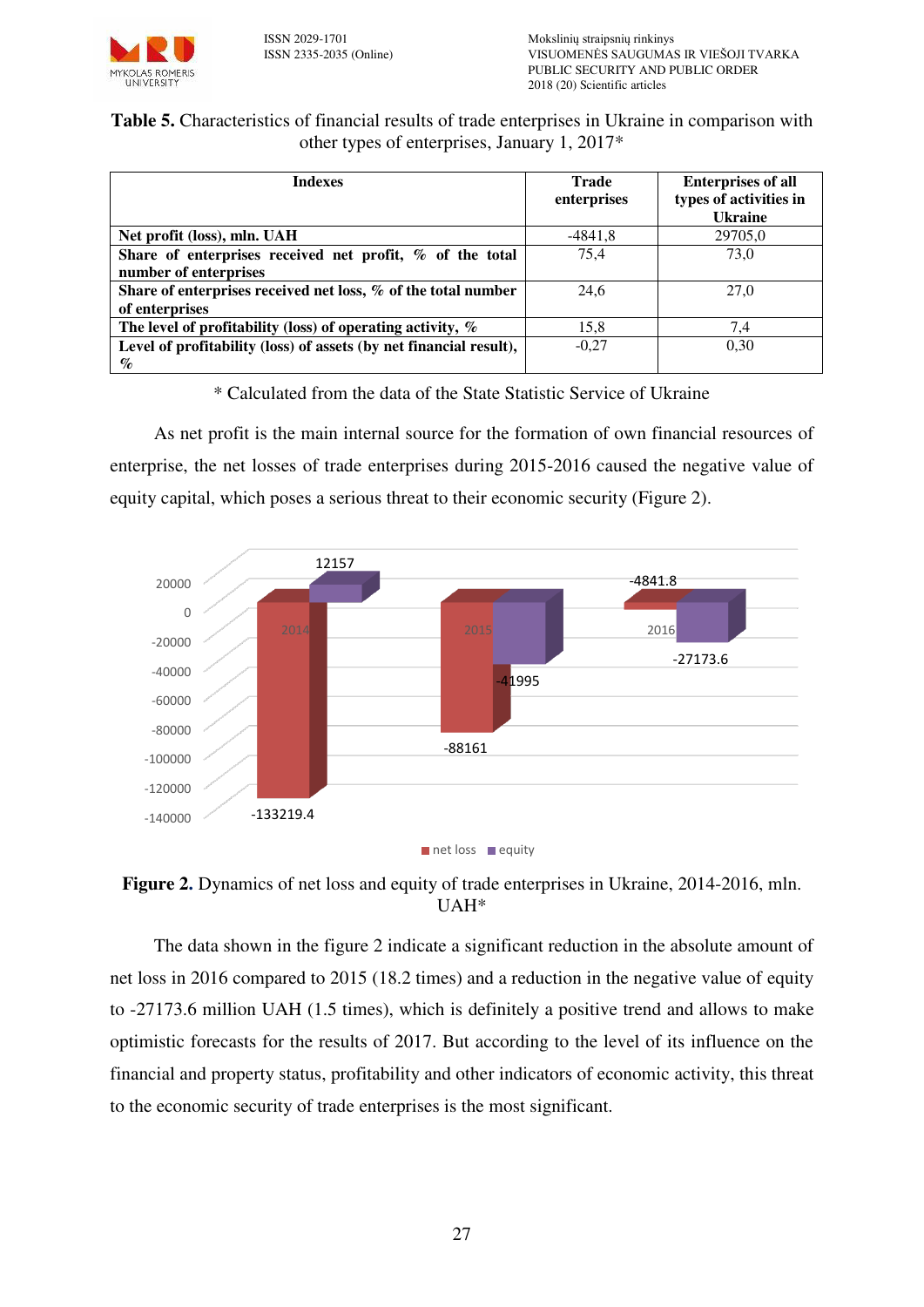

# **SYSTEMATIZATION OF THE MAIN FEATURES OF FINANCIAL AND ECONOMIC ACTIVITY OF UKRAINIAN TRADE ENTERPRISES IN TERMS OF ENSURING THEIR ECONOMIC SECURITY**

The conducted research allows to determine the main features of the functioning of trade enterprises as subjects of financial and economic activity, as follows:

- almost three quarters of total trade enterprises are retailers and they have the largest number of employees;

- the largest share of the sales volume is in wholesale trade;

- the share of small enterprises is the largest in the total number of trade enterprises and they have the largest share in the total number of employed workers, but at the same time they have the smallest sales volume.

Features of financing objects at trade enterprises:

- financial activity is directed to special types of operations: purchase and sale of goods;
- they need a significantly lower amount of operating and investment assets for business;
- there is a significant excess of current assets over non-curent;
- the share of accounts receivable is the highest in the current assets;
- the share of stocks is higher than at enterprises of all types of activities in Ukraine;
- there is a lower ratio of real and long-term financial investment assets.

Features of the internal structure of capital of trade enterprises:

- negative value of equity, which is caused by uncovered losses, which have tendency to decrease;

- it is used to finance economic activity by borrowed capital;

- ther is the highest proportion of short-term borrowed capital in its total amount;

- there is a significant proportion of capital invested in accounts receivable in the total working capital.

Features of the formation of financial results of trade companies:

- there is significant higher profitability of operating activity;

- there is higher proportion of enterprises receiving net income in their total number;

- trade enterprises obtain net losses due to significant expenses of financial and investment activity.

Certain features of trade enterprises as subjects of financial and economic activity, their objects of financing, the structure of capital and the formation of financial results should be taken into account in the process of developing their financial strategy.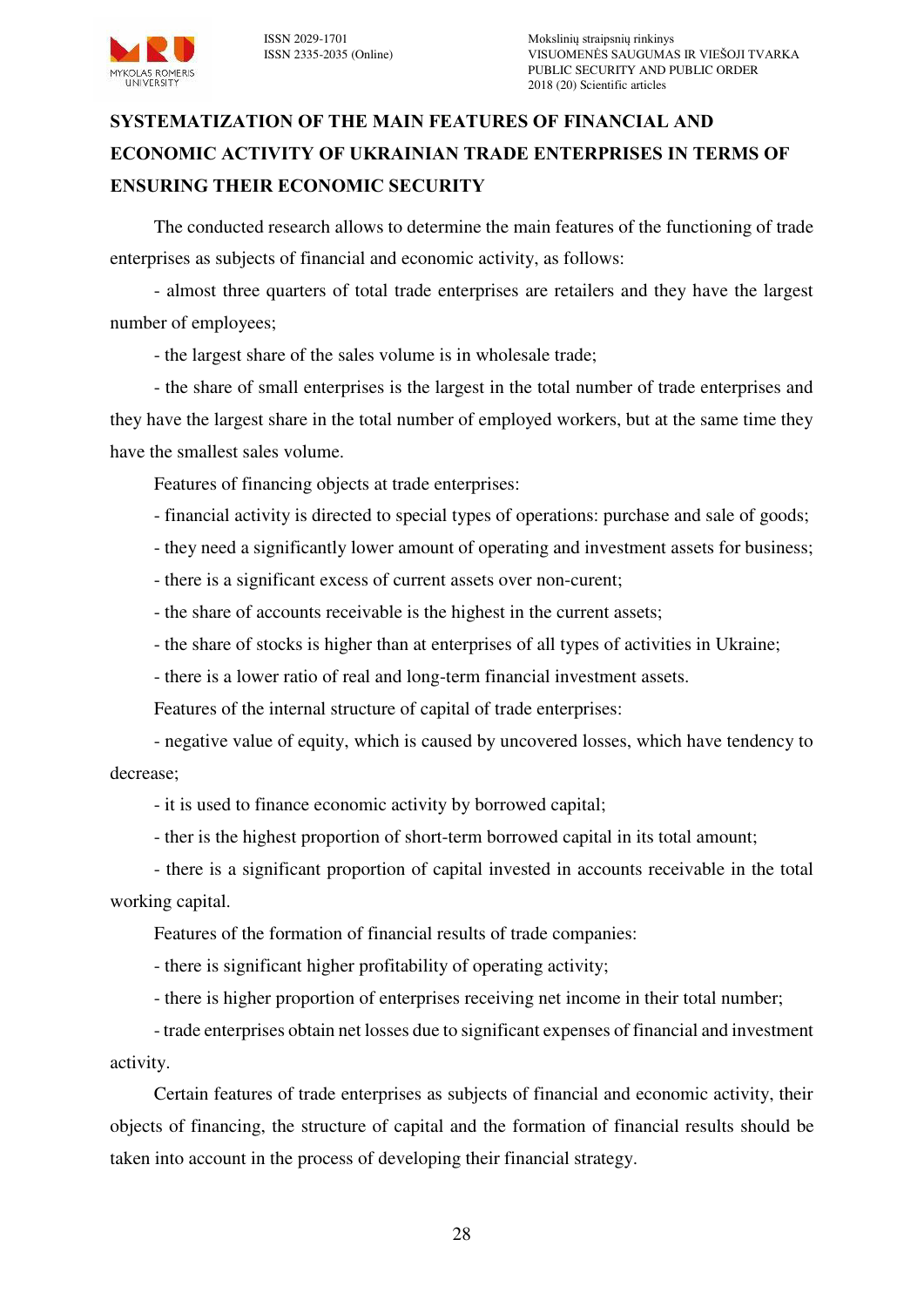

# **DETERMINING THE ROLE OF FINANCIAL STRATEGY AS AN INSTRUMENT OF ECONOMIC SECURITY OF TRADE ENTERPRISES TAKING INTO ACCOUNT THE PECULIARITIES OF THEIR FINANCIAL AND ECONOMIC ACTIVITY**

Summarizing the results of the research, it can be determined that the development of a financial strategy of trade enterprises allows:

- to transfer an enterprise to a higher level of management with the protection of its economic interests;

- to create conditions for the reliable development of all types of economic activity of an enterprise and to provide protection against all kinds of economic crimes;

- to determine the mechanism of realization of general and financial goals of the strategic development of an enterprise;

- to ensure control of all business processes of an enterprise;

- to create a basis for effective tactical administrative decisions during the strategic period;

- to ensure the efficient use of all kinds of resources;

- to identify and ensure the further development of competitive advantages of an enterprise by maximizing the use of its internal financial potential;

- to systematize and structure the problems of an enterprise for their complex and preventive solution;

- to reduce the level of uncertainty in the conditions of enterprise development and ensure its protection from internal and external threats;

- to form a model of active behavior of an enterprise in the financial market and in separate segments of this market;

- to determine the conditions for the implementation of strategic changes in the organizational structure of enterprise management;

- to formulate the values of the main criterion assessments of investment and other management decisions;

- to ensure high effectiveness of an enterprise, its financial stability and independence;

- to create conditions for building an effective system of financial incentives for financial managers;

- to determine the preconditions for optimizing the information support system of an enterprise and providing commercial secrets.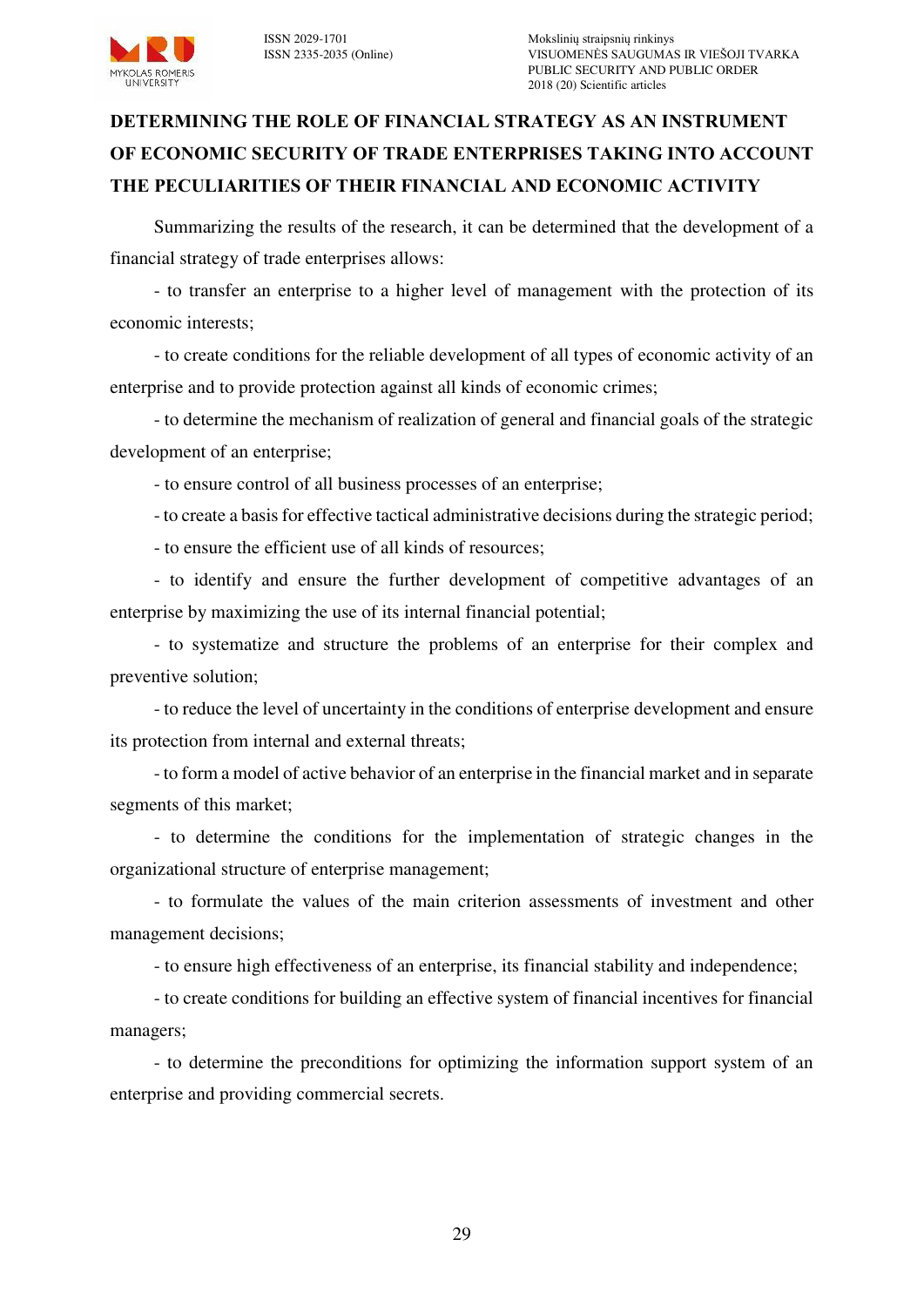

ISSN 2029-1701 Mokslinių straipsnių rinkinys VISUOMENĖS SAUGUMAS IR VIEŠOJI TVARKA PUBLIC SECURITY AND PUBLIC ORDER 2018 (20) Scientific articles

### **CONCLUSION**

The financial strategy of trade enterprises is an element of their economic security. The financial strategy of an enterprise is one of the most important types of its functional strategies, aimed at ensuring the implementation of its corporate strategy and strategy of individual business units. It defines a system of coordinated areas for the long-term development of its financial activity under uncertainty. It is subordinated to long-term goals which take into account financial interests of its owners, ensure the effective use of internal financial capacity and the possibility of timely adaptation to changes and conditions of the external financial environment. During the developing a financial strategy, it is necessary to take into account the peculiarities of trade enterprises: as subjects of financial and economic activity, their financing objects, the financial structure of capital and the formation of financial results. Determining the role of the financial strategy can ensure the economic security of trade enterprises and their effective development in the long term period.

### **REFERENCES**

- 1. Blank, I.A. (2004). Financial strategy of an enterprise. Kyiv, Elga Press.
- 2. Bocharov, V. (2006). Modern financial management. St. Petersburg, Piter.
- 3. Ivanov, I., Baranov, V. (2008). Financial management. Cost approach. Moscow, Alpina.
- 4. Kaplan, R. S., Norton, D. P. (1992). The balanced scorecard Measures that drive performance. Boston: Harvard Business School Press.
- 5. Klieinier, G.B., Tambovcev, V.L., Kachalov, R.M. (1997) Enterprise in unstable economic environment: risks, strategy, security. Moscow, Economics.
- 6. Kovalenko, L. (2008). Financial management. Kiev, Znannia.
- 7. Nemcov, V. (2001). Strategic management. Kiev.
- 8. Poddierohin, A.M. (2005). Financial management. Kyiv, KNEU.
- 9. Hunnger, J., Wheelan, T. (1998). Strategic management and business policy. Addison-Wesley Longman, Limited.
- 10. Blakyta, G. (2009). Financial activity of trade enterprises and the role of financial strategy in the ensuring theirs development. Scientific Journal of Poltava University of Consumer Cooperation in Ukraine, 6(37), 102-107.
- 11. Vasiltsiv, T., Voloshin, O. (2012). Financial and economic security of enterprises in Ukraine. Lviv.
- 12. State Statistics Service of Ukraine. Access mode: [http://www.ukrstat.gov.ua.](http://www.ukrstat.gov.ua/)
- 13. Аctivity of large, middle-size, small and micro-enterepreneurship entities. Statistical publication 2016. State Statistics Service of Ukraine. Accessed 27 March 2018: https://ukrstat.org/uk/druk/publicat/kat\_u/publ9\_u.htm.
- 14. Activity of business entities. Statistical publication 2016. State Statistics Service of Ukraine Accessed 27 March 2018: https://ukrstat.org/uk/druk/publicat/kat\_u/publ9\_u.htm.
- 15. Commercial Code of Ukraine. Accessed 27 March 2018: http://zakon0.rada.gov.ua/laws/show/436-15